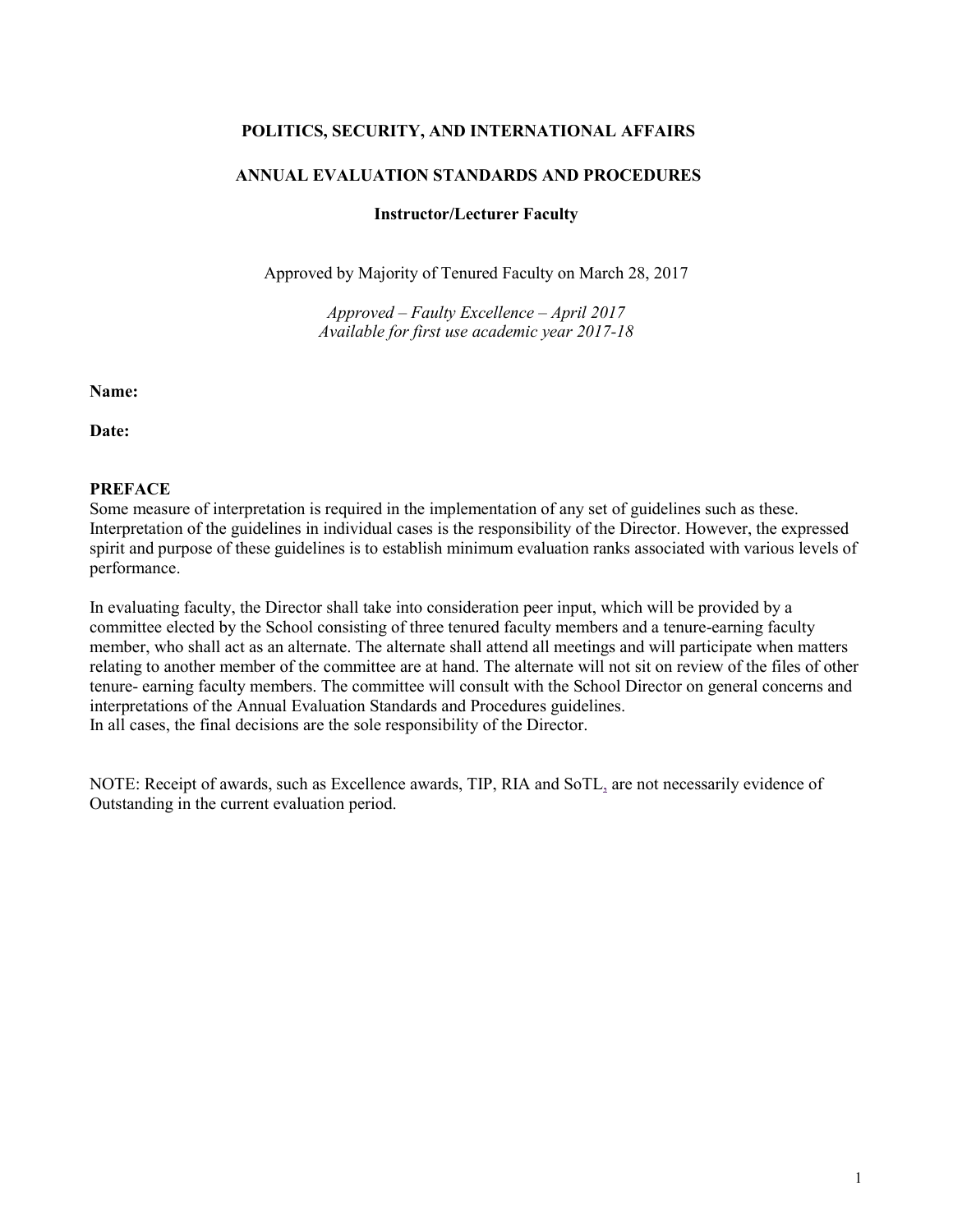# **INSTRUCTIONAL ACTIVITIES**

Teaching constitutes a major component of the assignment of all faculty in the School, regardless of rank. We expect all faculty to be effective classroom teachers, to engage with individual students outside of assigned classes, and to advise students. We also encourage faculty to engage in professional development opportunities that improve teaching, and to contribute to discussions on teaching on campus and at conferences. It is important that all faculty use teaching strategies that are appropriate for a diverse student body and support UCF's mission of broadening access to higher education. Quality of instructional activities is measured in a variety of ways including student perceptions and student learning, self-reflection and reporting, and Director and peer review.

## **Notes:**

In calculating student evaluation scores, a faculty member will include all courses evaluated as required by university policy. SPI scores are calculated as the mean of all course means per evaluation period for the question rating the "Overall effectiveness of instructor." Individual student instruction, such as Honors in the Major, Internships, or Independent Research, shall be excluded from this calculation. All sections of a course taught in V mode shall be combined into one score.

Faculty are expected to provide documentation of their accomplishments wherever appropriate or possible ambiguity exists.

SoTL is defined as a "rigorous and thoughtful investigation of student learning, with the results made available for public review" (Carnegie, available at [http://www.sotl.ilstu.edu/downloads/pdf/definingSoTL.pdf\)](http://www.sotl.ilstu.edu/downloads/pdf/definingSoTL.pdf).

## **Minimum expectations for all evaluation categories:**

- 1. Teaches in accordance with the Collective Bargaining Agreement, UCF Policies & Procedures, the rules laid out in the Teaching at UCF handbook, and the APSA Guide to Ethics.
- 2. Meets assigned classes regularly as scheduled, including giving the final assessment during the final exam period, unless a prior arrangement has been made with the Director.
- 3. Keeps assigned office hours according to School policy.
- 4. Replies to student inquiries in a timely fashion (in general, within no more than 48 hours).
- 5. Provides effective and accurate advisement when requested.
- 6. Submits book orders on time as required by state legislation.
- 7. Provides regular evaluative feedback on student assignments.
- 8. Submits grades on time.
- 9. Provides syllabi that are clear, detailed, complete, and conform to University policy.
- 10. Faculty will provide a reflective statement of no more than 500 words that discusses pedagogical approaches, course innovations and revisions, student learning activities and assessments/evaluation methods, and learner outcomes that demonstrate course quality. Please provide your reflective essay at the end of this document.
- 11. Has scores on the Student Perception of Instruction (SPI) surveys that average 3.0 or above.
- 12. Must demonstrate substantial writing components in all classes (a minimum of 2,000 wordsper student).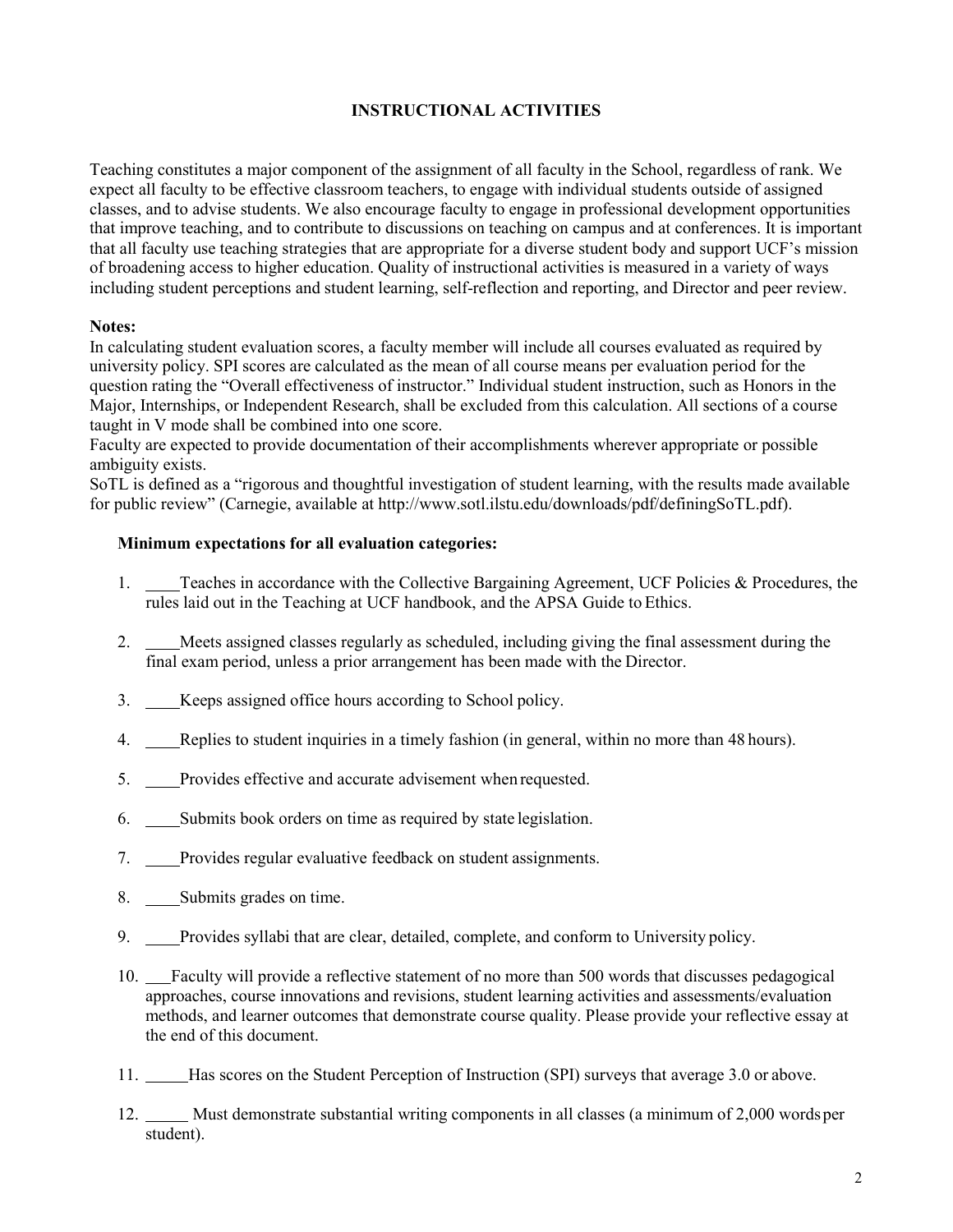13. Must be available for scheduled advising sessions on 2 different days prior to beginning of fall and spring semesters, to be scheduled in consultation with School Director.

## **UNSATISFACTORY:**

Failure to carry out all of the above will result in a conditional rating. A rating of Conditional for two years in a row will also result in a rating of Unsatisfactory.

## **CONDITIONAL:**

In order to receive a rating of Conditional, a faculty member fails to meet the criteria for Satisfactory.

### **SATISFACTORY:**

Must have a minimum of 4 points from the following list of activities. (Note: For all items on the list, no more than 4 points may be accumulated for each activity unless otherwise noted.)

## **ABOVE SATISFACTORY**:

Must have a minimum of 6 points from the following list of activities. (Note: For all items on the list, no more than 4 points may be accumulated for each activity unless otherwise noted.)

## **OUTSTANDING:**

Must have a minimum of 8 points from the following list of activities. (Note: For all items on the list, no more than 4 points may be accumulated for each activity unless otherwise noted.)

### **Activities:**

Faculty can score points by engaging in a variety of teaching-related activities in the areas of classroom teaching, individual student supervision and advising, activities to improve teaching, and publications.

- 1. Teaches one new course of 3 credit hours or more, or teaches a course previously taught as faceto-face as a V, M, or W course, or otherwise documents substantial revisions to a course previously taught (1 pt).
- 2. Has scores on the Student Perception of Instruction (SPI) surveys that average 4.2 or above (1 pt)
- 3. Is a committee member or co-chair for a doctoral dissertation where the student is makinggood progress. (1 pt, maximum of 3 pts total)
- 4. Is the teaching mentor for a PhD student (.5 pt per student)
- 5. Is the chairperson for an MA thesis where the student is making good progress. (1 pt, maximum of 3 pts total)
- 6. Is a committee member for at least one MA thesis where the student is making good progress. (.5pt)
- 7. Is the chairperson for at least one undergraduate Honor's thesis where the student is makinggood progress. (1 pt, maximum of 3 pts total)
- 8. Is a committee member for at least one undergraduate Honor's thesis where the student is actively working towards making good progress. (.5 pt)
- 9. Has served as reader for MA non-thesis paper (1 pt for first reader; .5 for second reader)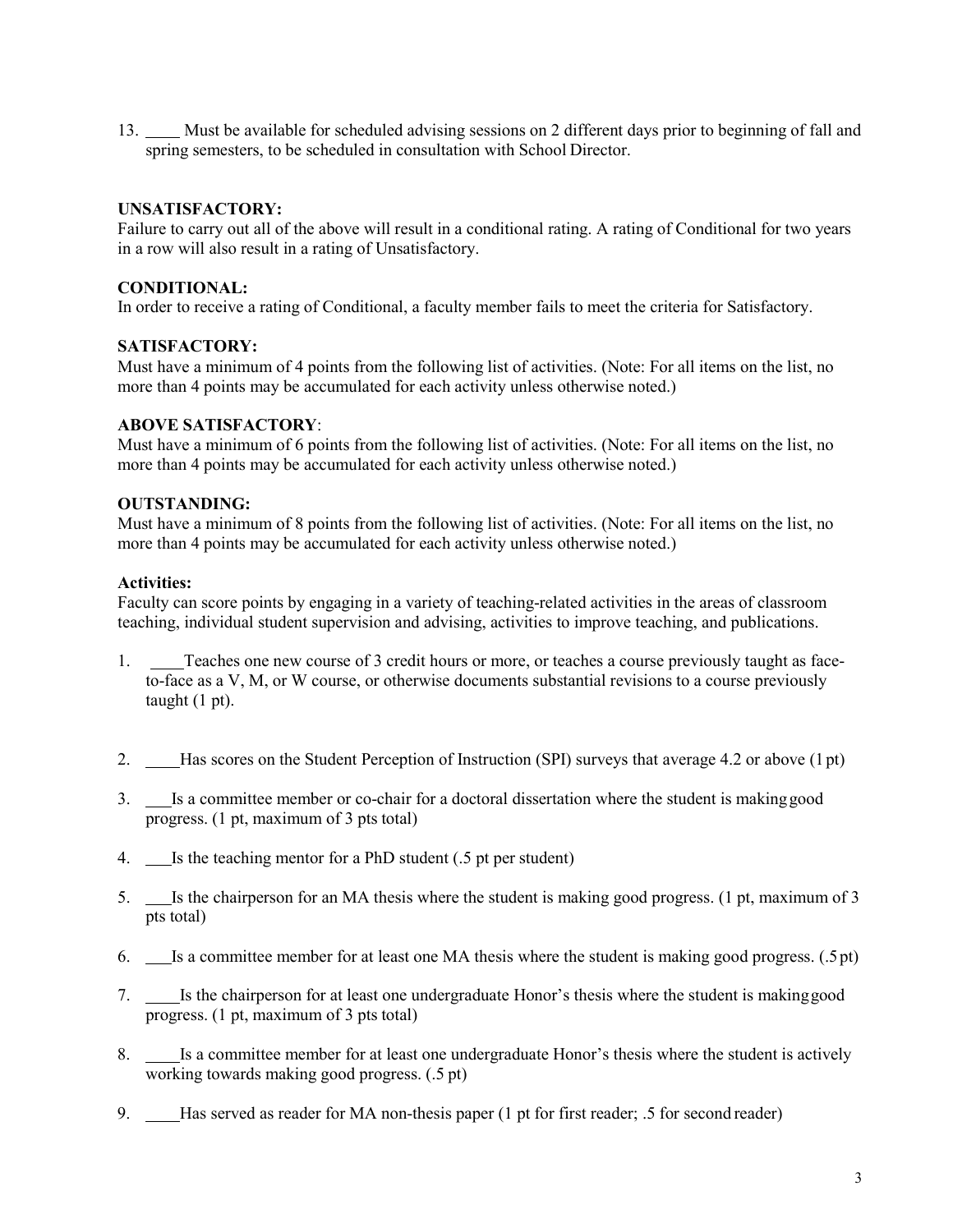- 10. Has served on the MA comprehensive exams committee (.5 per student, max of 1 pt)
- 11. Has written letters of recommendation for students. (.5 per 5 students, max of 1 pt total)
- 12. Has directed at least 3 student credit hours of independent research or independent study or supervised an undergraduate student in research credit hours (e.g. xxx4912). (1 pt)
- 13. Has served in a teaching capacity as faculty supervisor for an internship. (1 pt)
- 14. Has mentored a student to participation in UCF's research showcase (undergraduate or graduate), or to publication in UCF's Undergraduate Research Journal (.5 pts per student)
- 15. Has mentored an undergraduate or graduate student to present a paper or poster at a professional conference or submit a manuscript to an academic journal. (.5 pts per student, max of 1pt)
- 16. Has co-authored a conference paper with an undergraduate or graduate student. (1 pt)
- 17. Has co-authored a published journal article with an undergraduate or graduate student. (1 pt)
- 18. Presents at a conference (1 pt) or publishes an invited, editorially reviewed, or peer-reviewed article in a non-UCF outlet. (2 pt)
- 19. Is funded on one UCF teaching grant or course development initiative. (1 pt)
- 20. Obtains an external teaching or course development grant. (1 pt)
- 21. Has attended a teaching related workshops on campus (.5 pt)
- 22. Has attended a multi-day teaching workshop or conference, such as the FCTL Winter orSummer Conference or the APSA Teaching & Learning Conference. (1 pt)
- 23. Authors a textbook, first or subsequent editions. First editions will count for two evaluation periods; subsequent editions for one evaluation period. (2 pts 1st ed; 1 pt subsequent eds.)
- 24. Publishes a workbook or study guide. (1pt)
- 25. Publishes a peer-reviewed article on teaching and learning that is not SoTL (see NOTE below for definition of SoTL). (1.5 pts)
- 26. Publishes a non-peer reviewed article on teaching and learning in a non-UCF outlet that is not SoTL research. See Note below for a definition of SoTL. (1 pt)
- 27. Publishes an article on teaching in a non-peer reviewed UCF outlet, such as the *Faculty Focus* (.5 pt)
- 28. Publishes a peer-reviewed SoTL article (1 pt)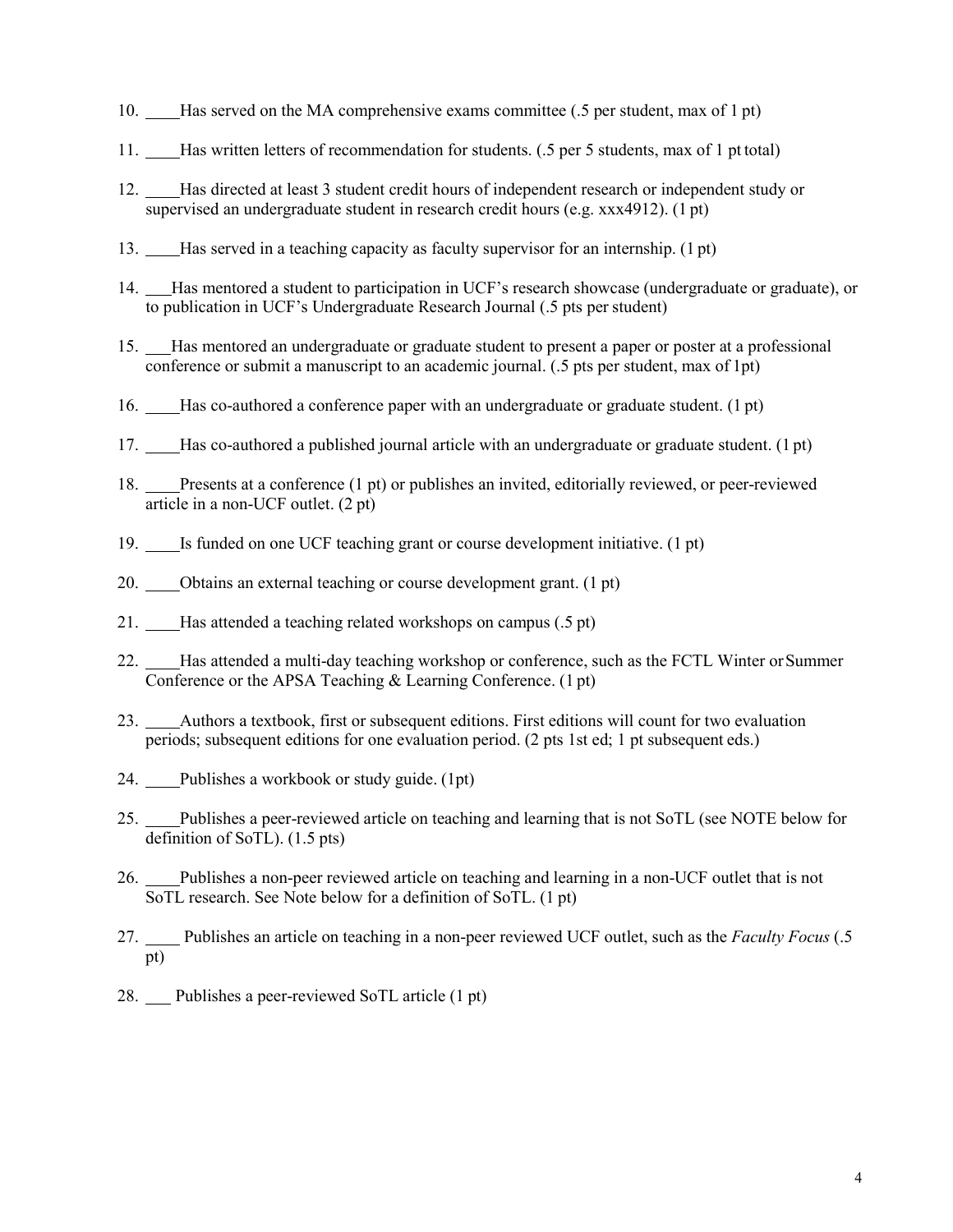# **SERVICE**

All faculty members are expected to engage in service. Areas of service include the university, the profession, and the community. Minimum expectations for service are:

- 1. Regularly attends School meetings.
- 2. Actively participates in any assigned School committee (credit for the committee is listed below; if assigned to a committee, must be actively participating to meet minimum criteria).
- 3. Provides an updated professional CV at least once a year for posting on the School'swebsite

Failure to meet the minimum expectations will result in an automatic "unsatisfactory" rating in service.

Faculty members can engage in any of the following service activities; additional activities not listed here can be documented as "other." Each activity listed below is worth 1 point unless otherwise noted. A maximum of 3 points can be earned for any single item listed below. Faculty members must meet the following requirements for ratings in service:

## **UNSATISFACTORY**

A faculty member who scores 0 pts from the list below, or who has two consecutive years of Conditional, will be rated "unsatisfactory."

## **CONDITIONAL**

A faculty member who scores between **1 and 3 points** from the list below will be rated "conditional."

## **SATISFACTORY**

A faculty member who scores **4 or 5 points** from the list below will be rated "satisfactory."

## **ABOVE SATISFACTORY**

A faculty member who scores **6 or 7 points** from the list below will be rated "above satisfactory."

## **OUTSTANDING**

A faculty member who scores **8 or more points** from the list below will be rated "outstanding."

- 1. Chairs or is a member of a search committee for a faculty position.
- 2. \_\_\_\_Is an active member or chair of a School, college, or university committee (.5 for member, 1 pt for chair).
- 3. Advises an active student organization, or has a special advising function (e.g. low-GPA advisor), or has conducted a special advising workshop, such as a Careers or Law School Admissions workshop, or has conducted a Transfer or FTIC orientation, or has engaged in other special advising functions.
- 4. Successfully coordinates the School's undergraduate, graduate, internship, HIM, or similar program, or successfully serves as the College or School pre-law advisor, or serves as the principal advisor for a major, minor, or certificate housed in the School.
- 5. Successfully directs a Program, Center, or Institute housed in the School (e.g. ICCAE, Kurdish Political Studies).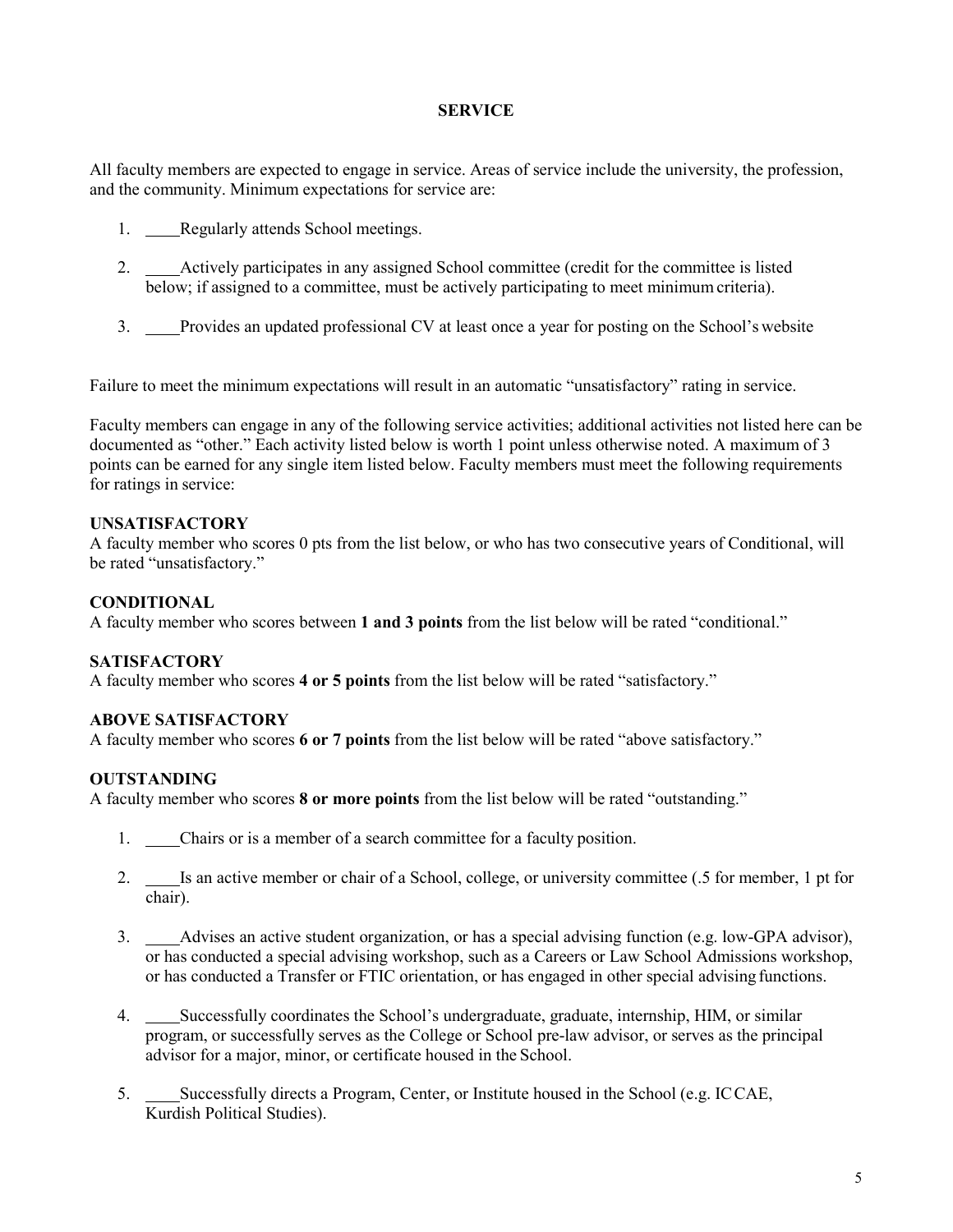- 6. Attends graduation and graduation reception.
- 7. Leads a teaching related workshop for the School, college, university or profession.
- 8. Is awarded a major grant of any type that provides benefit to the School.
- 9. Corganizes a scholarly symposium or conference with multiple speakers or panels on campus.
- 10. Reviews a manuscript for a professional journal (.5 per article review, 2 pts max), a professionally related book manuscript a book proposal, or a proposal from a federal granting agency, such as the NSF (3 pts maximum for all items together).
- 11. Is the chairperson for, a discussant, or a roundtable participant, on a panel at a state, regional, national, or international professional meeting.
- 12. Serves as section or program chair for a professional conference (2 pts for national or international conferences).
- 13. Is an invited consultant to, spokesperson for, or keynote speaker at a local, state, regional, national, or international organization or meeting, or is invited as a consultant to the government on political issues.
- 14. Serves as a principal officer, meeting organizer or member or chair of a major committee for a state, regional, national, or international professional association.
- 15. Publishes a book review in a professional journal.
- 16. Serves as an external reviewer for promotion.
- 17. Serves as editorial board member or book review editor for a professional journal.
- 18. Serves as editor of a professional journal. (2 pts)
- 19. Receives public recognition for outstanding service to the university, community, or profession
- 20. Conducts a program review for a department at another university. (2 pts)
- 21. Engages the public in discussions about politics and political science by publishing an op-ed in a newspaper or publishing postings on professional blogs (e.g. Monkey Cage).
- 22. Serves as a credited media source for a print or electronic story on government, politics, or policy (.5 per interview).
- 23. Serves the community in profession-related service.
- 24. Other activities can be documented.